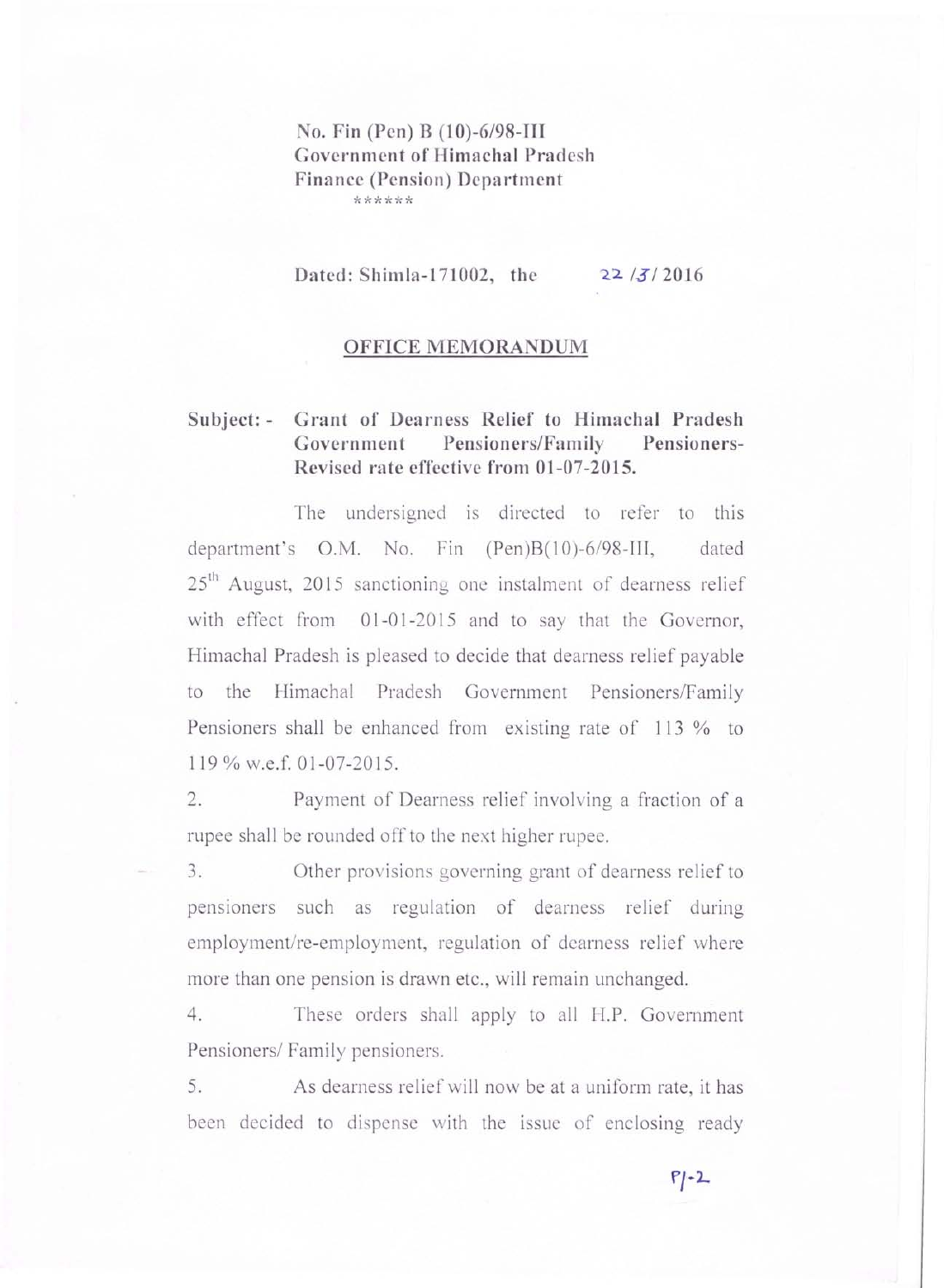reckoner alongwith the dearness relief orders. It will be the responsibility of the pension disbursing authority, including the Nationalized Banks, etc. to calculate the quantum of dearness relief payable in each individual case.

**- 2.-**

 $6.$  The Dearness Relief on pension  $\&$  family pension  $\omega$  119 % will be paid with the pension/family pension for the month of March, 2016 payable in the month of April, 2016. The arrears accrued on account of dearness relief w.e.f. 01-07-2015 to 29-02-2016 shall be paid in cash in one instalment along with pension /family pension for the month of April, 2016 payable in month of May, 2016.

7. The Accountant General, Treasury Officers and authorized Public Sector Banks are requested to arrange the payment of Dearness Relief to pensioners on the basis of these orders.

#### By order

## **Addl. Chief Secretary (Finance) to the Government of Himachal Pradesh.**

**To** 

# **All Administrative Departments Government of Himachal Pradesh.**

### **Visit Finance Department - www.himachal.gov.in/finance/**

No. Fin (Pen) B (10)-6/98 -III Dated:  $22/3/2016$ 

- 1. The Divisional Commissioner Shimla, Mandi and Kangra at Dharamshala Himachal Pradesh.
- 2. All Heads of Departments in Himachal Pradesh.
- **3.** The Resident Commissioner, Himachal Pradesh, Himachal Bhawan, 27- Sikandra Road, New Delhi-110001 with 10 spare copies.
- **4.** The Accountant General (Audit) Himachal Pradesh, Shimla-171003 with 10 spare copies.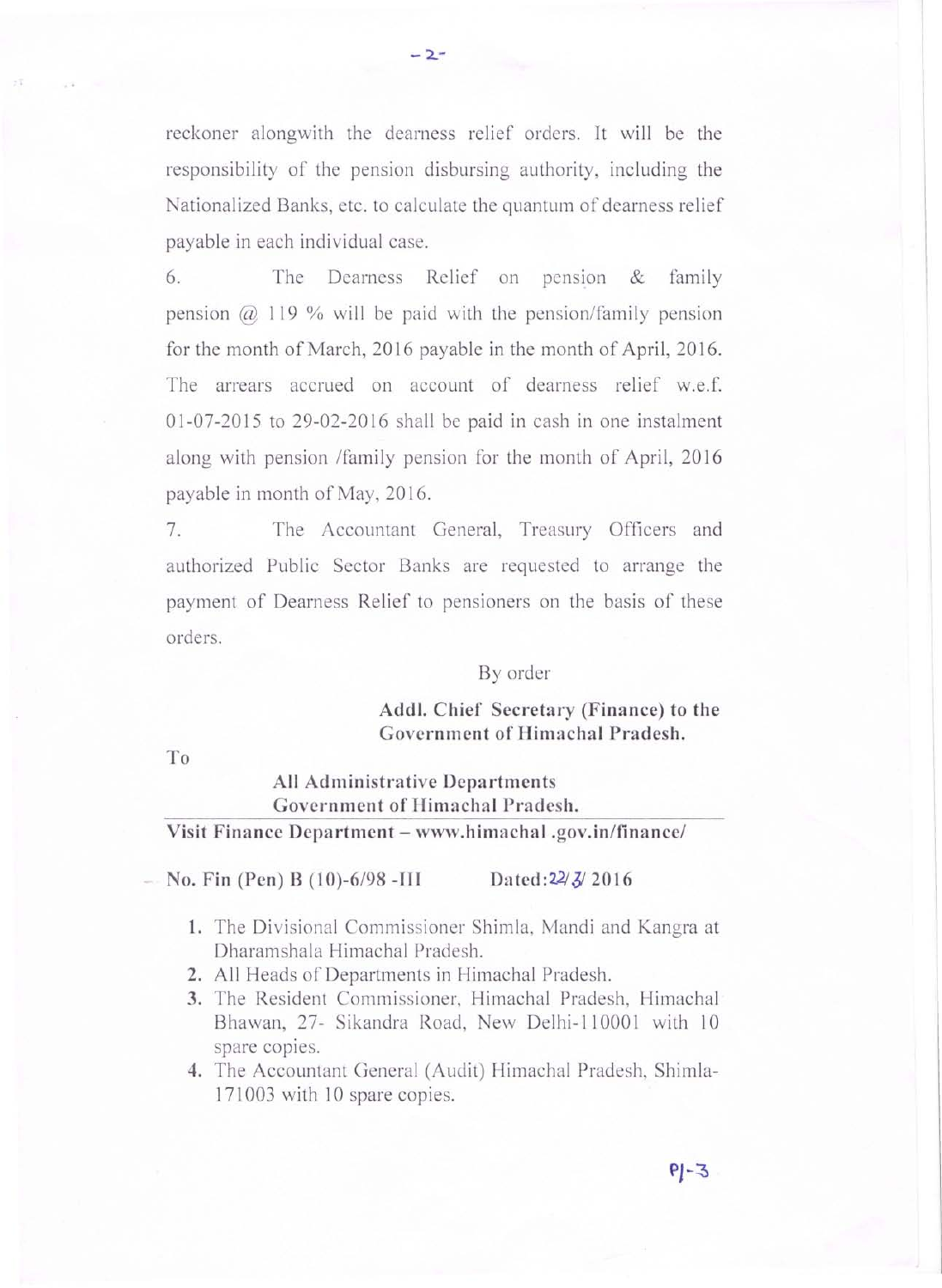5. The Accountant General (A&E) Himachal Pradesh Shimla-171003 with 10 spare copies for circulation to all the Accountant General in India with special stamp.

-3-

- 6. The Director (Accounts), Cabinet Secretariat, Govt. of India, Rashtrapati Bhavan, New Delhi-II 0004.
- 7. The Divisional Organizer, Punjab, Himachal Pradesh and J&K, Divisions SSB Directorate General of Security, Shimla-17I004.
- 8. The Director, H.P. Jnstitute of Public Administration, Mashobra, Shimla-171012.
- 9. The Registrar, H.P. High Court, Shimla-171001.
- 10.All Deputy Commissioners in Himachal Pradesh.
- 11.All District and Session Judges in Himachal Pradesh.
- 12.All District Treasury Officers/ Treasury Officers in H.P. with 10 spare copies.
- 13.All Joint Controllers/ Deputy Controllers (F&A)/Asstt. Controllers (F&A)/ Section Officers (F&A) under the Control of Treasury & Accounts Organization.
- 14. The Pay & Accounts Officer, No. 6, Reserve Bank of India, Sansad Marg, New Delhi-110001.
- IS.The Deputy Commissioner (Relief & Rehabilitation) Raja ka Talab, Nurpur-1 7605 1 (Kangra).
- 16. The Chief General Manager, Reserve Bank of India, C-7, Bandra Kurla Complex, Bandra East Mumbai-400051 with 10 spare copies for necessary action.
- 17. The Executive Director, Reserve Bank of India, Central Office Building  $17<sup>th</sup>$  Floor, Shahid Bhagat Singh Road Mumbai -40000 I.
- 18. The Managing Director, State Bank of Patiala, The Mall, Patiala, Punjab-1 4700 1.
- 19. The General Manager, UCO Bank, Head office- 10, Binlahi Trelocav Maharaj Sarani, Kolkata -70000 I (West Bengal).
- 20. The General Manager, Union Bank of India, Union Bhavan-239, Vidhan Bhavan Marg, Nariman Point, Mumbai-400021 (Maharashtra).
- 21. The General Manager, Punjab National Bank, Head Office -5, Sansad Marg New Delhi-110001.
- 22. The General Manager, Central Bank of India, Chandramukhi 16<sup>th</sup> Floor Nariman Point, Mumbai-400021.
- 23. The Deputy General Manager, State Bank of India, Zonal Office, SDA-complex Kasumpti, Shimla-171009 with 10 spare copies.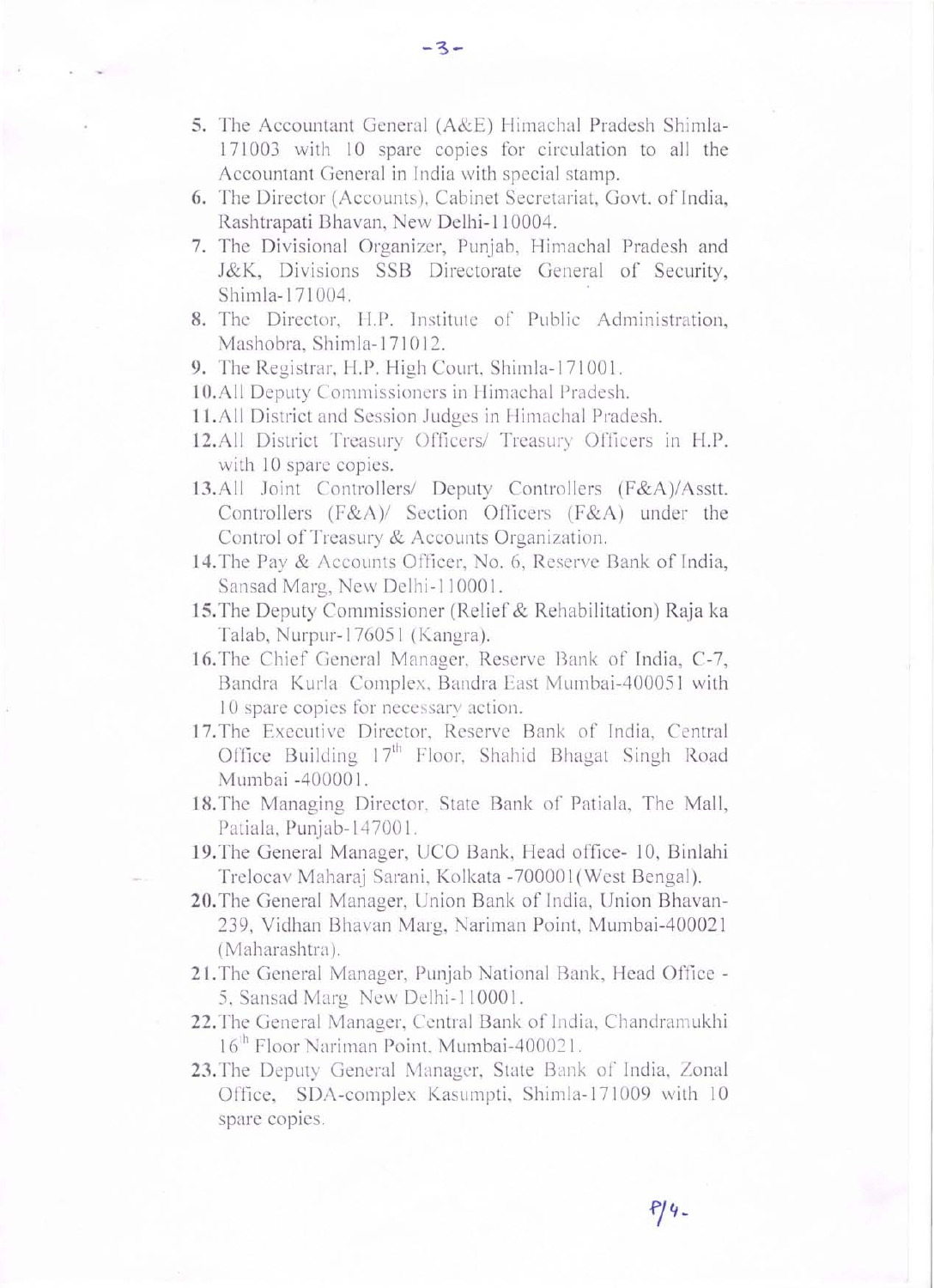**24.** The Chief Manager, Central Bank of India, Central Bank Building Sector-17-B, Chandigarh-160017 with 10 spare copies for circulation amongst the Branches of the Bank situated in Himachal Pradesh.

.- **-4-**

- **25.** The Deputy General Manager, Union Bank of India, *64/65*  Bank Square Sector-17-B, Chandigarh-160017 with 10 spare copies for circulation amongst the Branches of the Bank situated in Himachal Pradesh. '
- **26.** The Regional Manager, UCO Bank, Zonal Office, Himland Hotel, Shimla-I with 10 spare copies,
- 27.The Regional Manager, UCO Bank, Reginal Office, Shyamnagar, Dharamsala-176215 (H.P.) with 10 spare copies,
- **28.** The Deputy General Manager, Union Bank of India, Regional Office, SCO *64/65,* Bank Square, Sector 17- B, Chandigarh-160017 with 10 spare copies.
- 29. The Regional Manager. Central Bank of India, Timber House, Shimla-171001 with 10 spare copies.
- 30.The Regional Manager, Punjab National Bank, The Mall, Shimla-171001 (Regional Office) with 10 spare copies.
- **31.** The Regional Managcr, Punjab National Bank, 287, Civil Lines, Dharamshala, Distt. Kangra, H.P.-176215 with 10 spare copies.
- **32.** The Regional Manager, Punjab National Bank, Circle Officer Jail Road Mandi, H.P.-175001 with 10 spare copies for circulation amongst the Branches of the Bank situated in Himachal Pradesh.
- **33.** The Zonal Manager, Punjab National Bank, PNB House (Bank square) Sector-17, Chandigarh-160017 with 10 spare copies.
- 34. The General Manager, Bank of India, Star House C-5, G-Block, 7<sup>th</sup> Floor Bandra Kurla Complex, Bandra (Est) Mumbai-400051 .
- **35.** The Zonal Manager, SCO-181-182, Bank of India, Chandigarh Zone, Scctor-17 -C, Post Box No.6, Chandigarh-1600 17.
- **36.** The Senior Branch Manager, Bank of India, 45, The Mall Shimla-171001 with 10 spare copies.
- 37. The Under Secretary (Finance Commission), H.P. Sectt. Shimla-171002.
- **38.**All Sections of Finance Department, H.P. Sectt. Shimla-171002.

 $P/-5$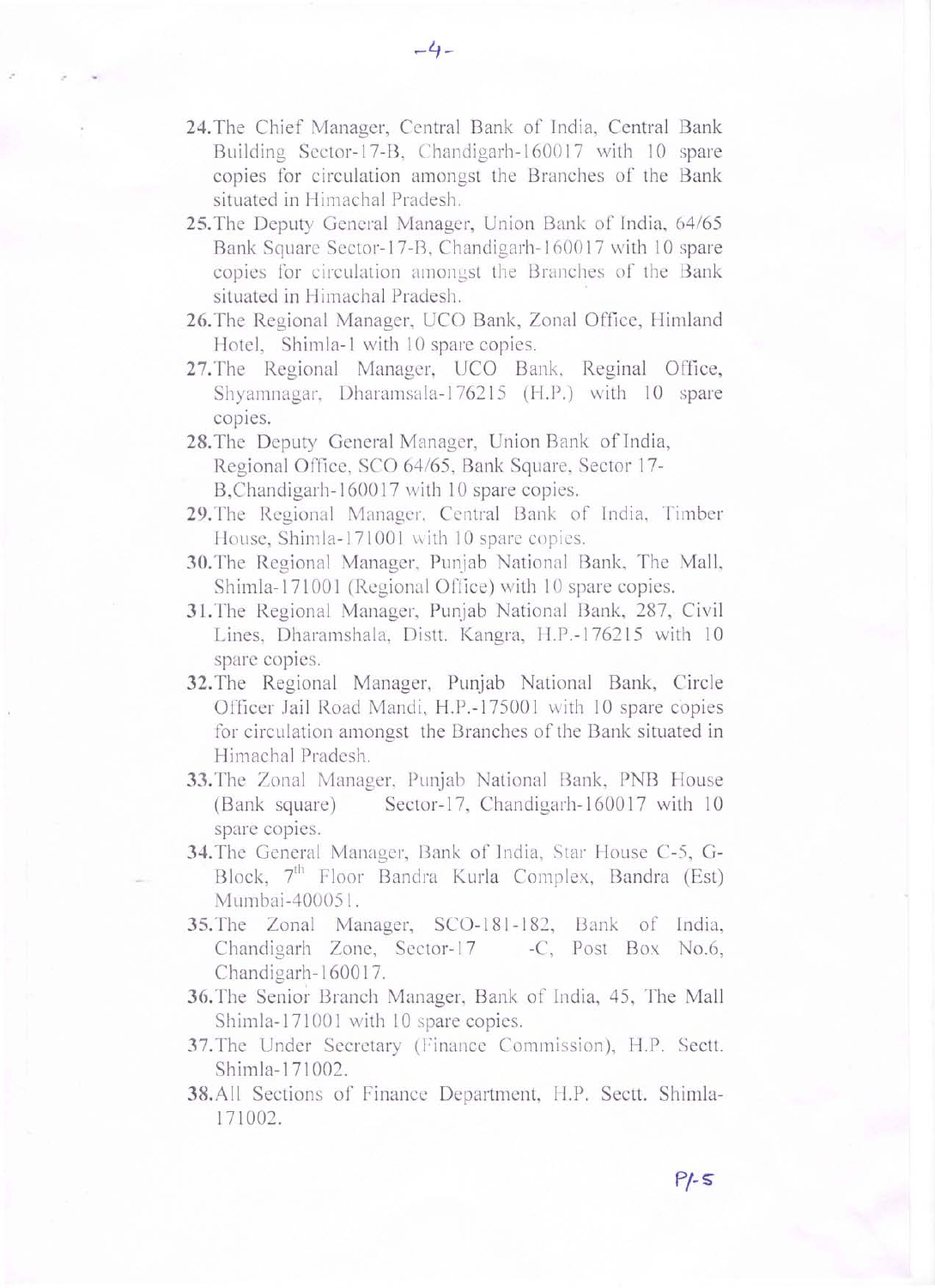- 39.The Controller (F&A) Personnel Accounts Department, H.P. Sectt. Shimla-2.
- 40.The Deputy Chief Officer (Accounts), Regional Office, UCO Bank, Sansad Marg, New Delhi-110001.
- 4 1. Incharge, NIC, H.P. Sectt. Shimla-2 with the request that this order of the State Government may kindly be uploaded on State Finance Department Website so that the Pensioners/ Family Pensioner living out side the State may get the benefit of this order in time.

Special Secretary (Finance) to the Government of Himachal Pradesh

### Endst. No. Fin (Pen)B(10)-6/98-III Dated: $2\frac{2}{3}$  2016 Copy forwarded to:-

- 1. The Principal Accountant General (A&E), Andhra Pradesh, Hyderabad with 10 spare copies.
- 2. The Accountant General (A&E), Assam. Guwahati with 10 spare copies.
- 3. The Accountant General (A&E), Nagaland, Kohima with 10 spare copies.
- 4. The Accountant General (A&E), Tripura, Agartala with 10 spare copies.
- 5. The Accountant General (A&E), Meghalaya, Shillong with 10 spare copies.
- 6. The Accountant General (A&E), Manipur, Imphal with 10 spare copies.
- 7. The Accountant General (A&E), Bihar, Patna with 10 spare copies.
- 8. The Accountant General (A&E), Maharashtra, Mumbai with 10 spare copies.
	- 9. The Chief Accountant General (A&E), West Bengal, Kolkata with 10 spare copies.
	- 10. The Accountant General (A&E), Gujrat, Ahmedabad with 10 spare copies.
	- 11. The Accountant General (A&E), J&K Srinagar with 10 spare copies.
	- 12. The Accountant General (A&E), Karnatka, Banglore with 10 spare copies.
	- 13. The Accountant General (A&E), Kerala, Thiruvananthapuram with 10 spare copies.